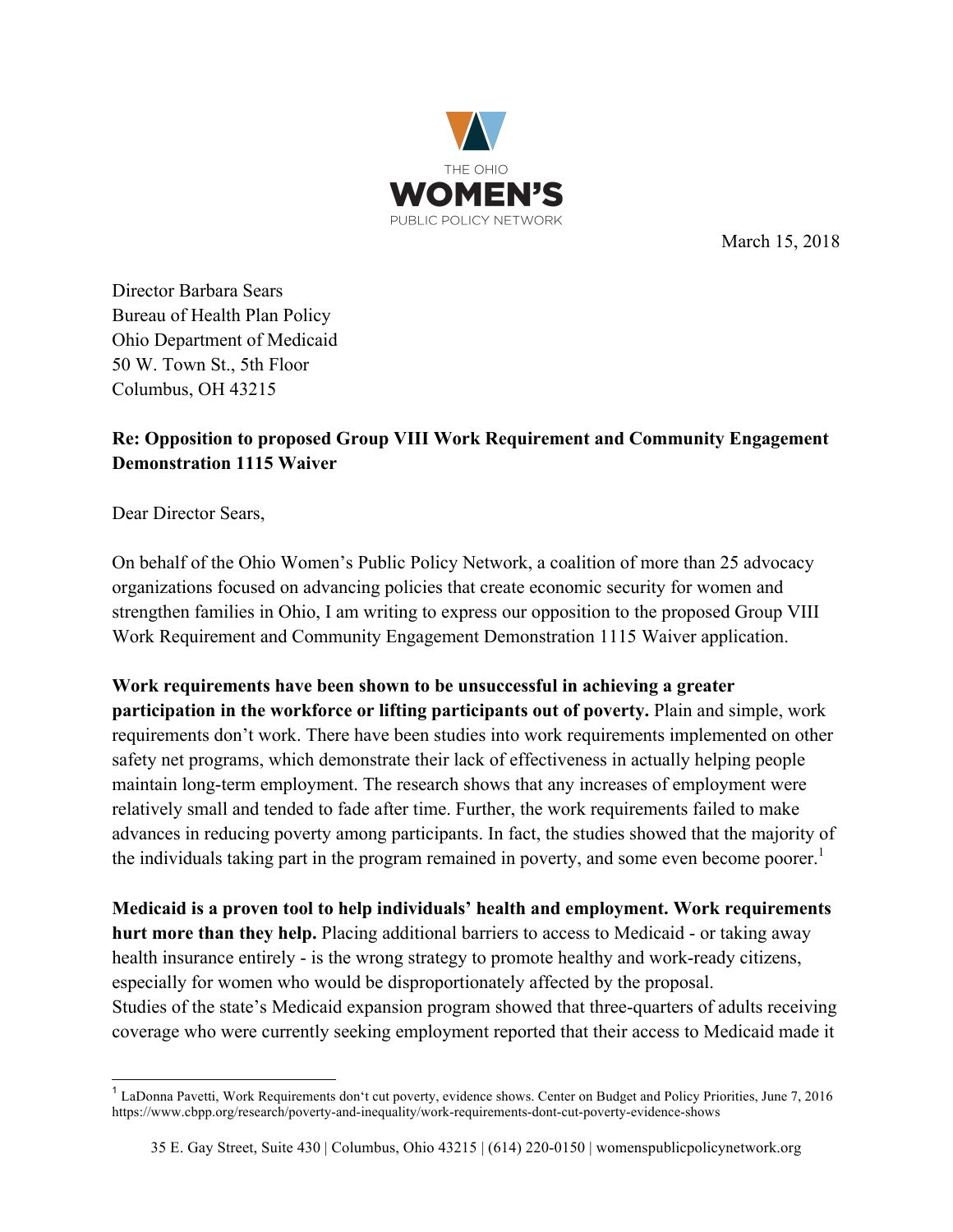easier to look for work. Medicaid played a significant role in helping people maintain employment, with more than half of participants stating that it helped them keep their jobs.<sup>2</sup>

**Imposing work requirements on Medicaid eligibility is a harmful and ineffective barrier to healthcare, which would result in the loss of coverage while failing to increase employment.**  The process by which an applicant must demonstrate that they qualify for exemptions or are currently employed is unnecessarily complicated for both Medicaid enrollees and the state administrator. The waiver states that those who may currently qualify for an exemption must obtain formal documentation, which may be difficult due to the exact reasons they have exceptions, such as disabilities, caregiving responsibilities or health conditions.<sup>3</sup>

**Most people who are able to work are already working, and those people who are not working often face barriers to employment - especially women.** Work requirements would disproportionately prevent women from finding and maintaining employment. Women are more likely to hold low-wage, part-time and informal jobs, in part because they take on a disproportionate share of caregiving duties for children and other family members. The unpredictability and lack of stability of these jobs where women are overrepresented means that they are more likely to lose coverage with work requirements due to gaps in employment or inability to meet the number of hours required.

Even for those individuals that currently meet the work requirement or who qualify for an exemption, there are risks to losing coverage over time. Low-wage workers are especially susceptible to unstable work, meaning that they will be more likely to have gaps in their employment and risk losing their coverage. And although they may maintain employment, there are also greater barriers for low-wage workers to report any changes in hours or earnings to remain in accordance with the work requirement rulings. Further, the list of exceptions fails to include a number of barriers to employment or reasons for why employment is simply unachievable. For example, caregiving is listed as an exception, but requires the caretaker to be either a parent or live in the same household as the person they are caring for. By limiting this definition of caregiving, it leaves out a large population of individuals - primarily women - who are providing care for family members outside of their own household.

**Medicaid has long been a lifeline for women, especially women in rural America. Work requirements would threaten their coverage and, as a result, harm their health.** Women make up 58 percent of the state's Medicaid population, and it disproportionately covers the poorest and sickest populations of women among all sources of insurance. Research shows that due to cost prohibitive barriers to care without coverage, uninsured low-income women are less

<sup>&</sup>lt;sup>2</sup> National Women's Law Center, Fact Sheet: The Stealth Attack on Women's Health: Medicaid Work Requirements Would Reduce Access to Care for Women Without Increasing Employment, (April, 2017), https://nwlc.org/wpcontent/uploads/2017/04/Medicaid-Work-Requirements-1.pdf